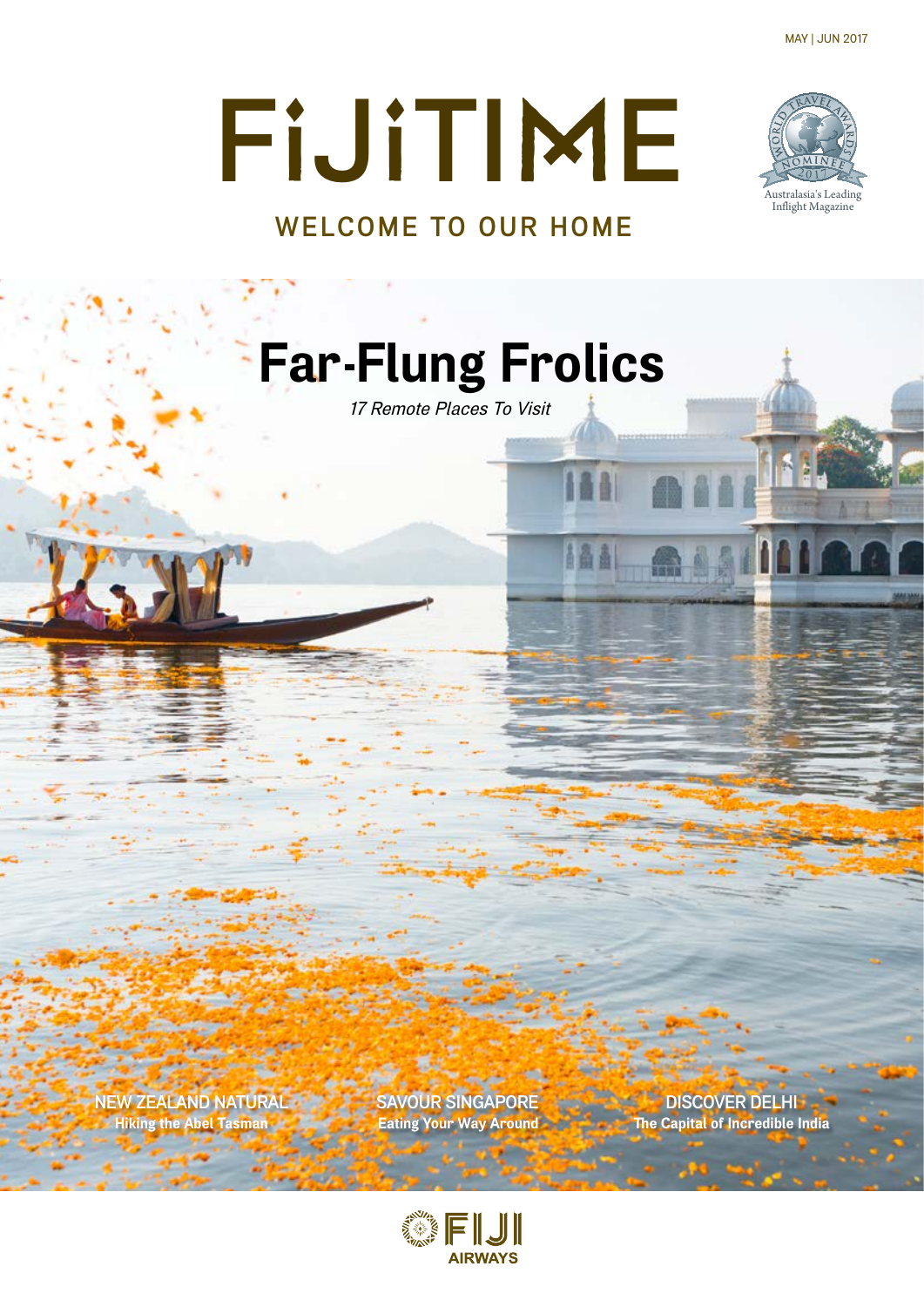**PHOTOGRAPHY** 

## **SWIMMING** *with humpback whales*